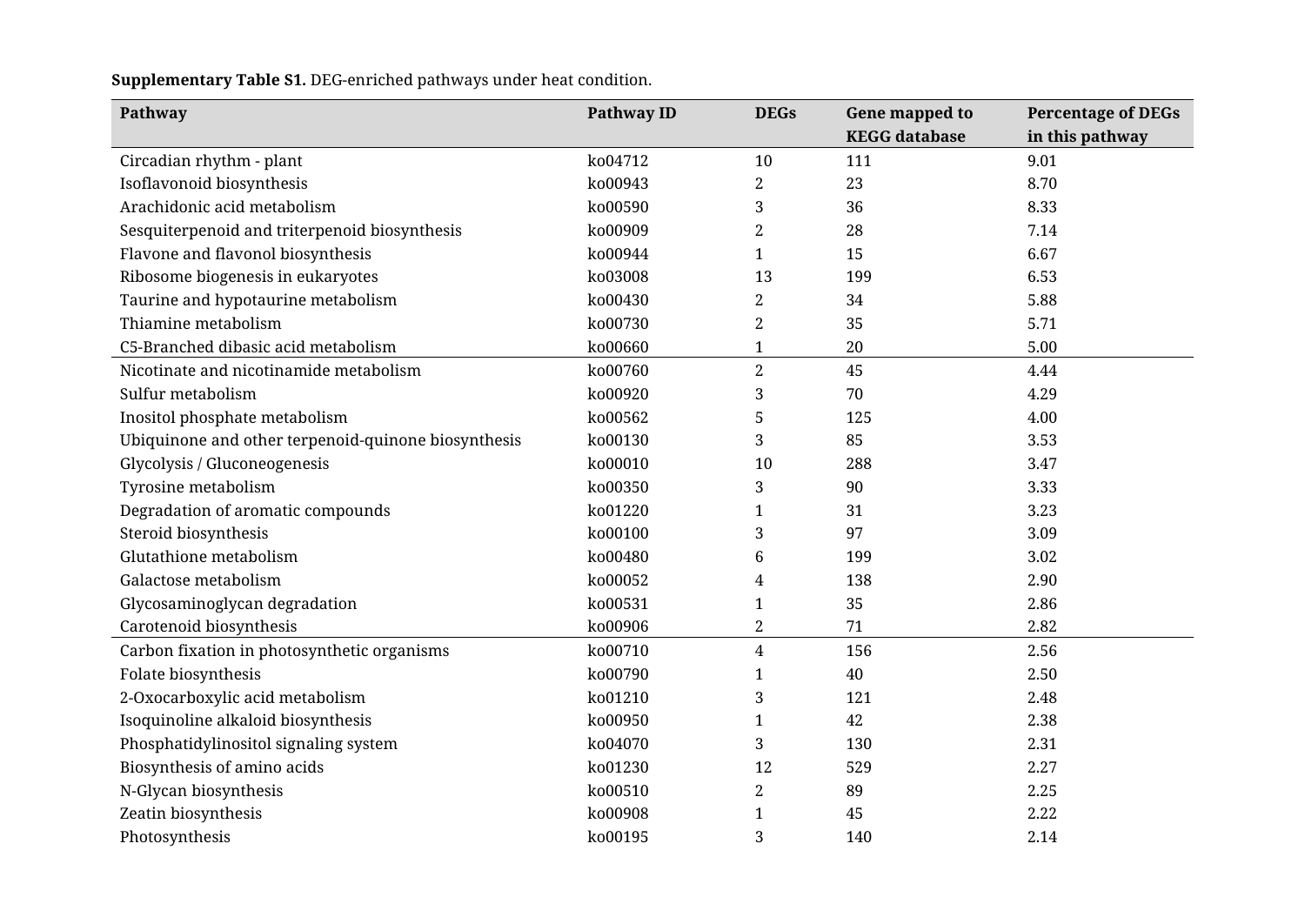| Carbon metabolism                                      | ko01200 | 11               | 526    | 2.09 |
|--------------------------------------------------------|---------|------------------|--------|------|
| Cysteine and methionine metabolism                     | ko00270 | 4                | 199    | 2.01 |
| Valine, leucine and isoleucine biosynthesis            | ko00290 | $\mathbf{1}$     | $50\,$ | 2.00 |
| Cutin, suberine and wax biosynthesis                   | ko00073 | $\mathbf{1}$     | 51     | 1.96 |
| Diterpenoid biosynthesis                               | ko00904 | $\mathbf{1}$     | 52     | 1.92 |
| Pyruvate metabolism                                    | ko00620 | $\overline{4}$   | 212    | 1.89 |
| Protein processing in endoplasmic reticulum            | ko04141 | $\, 8$           | 456    | 1.75 |
| Purine metabolism                                      | ko00230 | $\,6\,$          | 347    | 1.73 |
| RNA degradation                                        | ko03018 | $\overline{4}$   | 232    | 1.72 |
| Linoleic acid metabolism                               | ko00591 | $\mathbf{1}$     | 59     | 1.69 |
| Tropane, piperidine and pyridine alkaloid biosynthesis | ko00960 | $\mathbf{1}$     | 59     | 1.69 |
| Cyanoamino acid metabolism                             | ko00460 | $\boldsymbol{2}$ | 118    | 1.69 |
| Alanine, aspartate and glutamate metabolism            | ko00250 | $\overline{2}$   | 121    | 1.65 |
| alpha-Linolenic acid metabolism                        | ko00592 | $\overline{2}$   | 121    | 1.65 |
| Phagosome                                              | ko04145 | $\sqrt{3}$       | 185    | 1.62 |
| Fructose and mannose metabolism                        | ko00051 | $\overline{2}$   | 126    | 1.59 |
| Ubiquitin mediated proteolysis                         | ko04120 | $\overline{4}$   | 256    | 1.56 |
| Biosynthesis of unsaturated fatty acids                | ko01040 | $\mathbf{1}$     | 65     | 1.54 |
| Plant-pathogen interaction                             | ko04626 | $\,6\,$          | 414    | 1.45 |
| Phenylalanine metabolism                               | ko00360 | $\overline{4}$   | 276    | 1.45 |
| Glycine, serine and threonine metabolism               | ko00260 | $\overline{2}$   | 141    | 1.42 |
| Regulation of autophagy                                | ko04140 | $\mathbf{1}$     | 75     | 1.33 |
| Endocytosis                                            | ko04144 | $\overline{4}$   | 311    | 1.29 |
| RNA transport                                          | ko03013 | $\overline{4}$   | 326    | 1.23 |
| Ascorbate and aldarate metabolism                      | ko00053 | $\mathbf{1}$     | 87     | 1.15 |
| Porphyrin and chlorophyll metabolism                   | ko00860 | $\mathbf{1}$     | 89     | 1.12 |
| Amino sugar and nucleotide sugar metabolism            | ko00520 | $\mathbf{3}$     | 276    | 1.09 |
| SNARE interactions in vesicular transport              | ko04130 | $\mathbf{1}$     | 97     | 1.03 |
| <b>Basal transcription factors</b>                     | ko03022 | $\mathbf{1}$     | 103    | 0.97 |
| beta-Alanine metabolism                                | ko00410 | $\mathbf{1}$     | 104    | 0.96 |
| Terpenoid backbone biosynthesis                        | ko00900 | $\mathbf{1}$     | 108    | 0.93 |
| Citrate cycle (TCA cycle)                              | ko00020 | $\mathbf{1}$     | 109    | 0.92 |
| Plant hormone signal transduction                      | ko04075 | 7                | 769    | 0.91 |